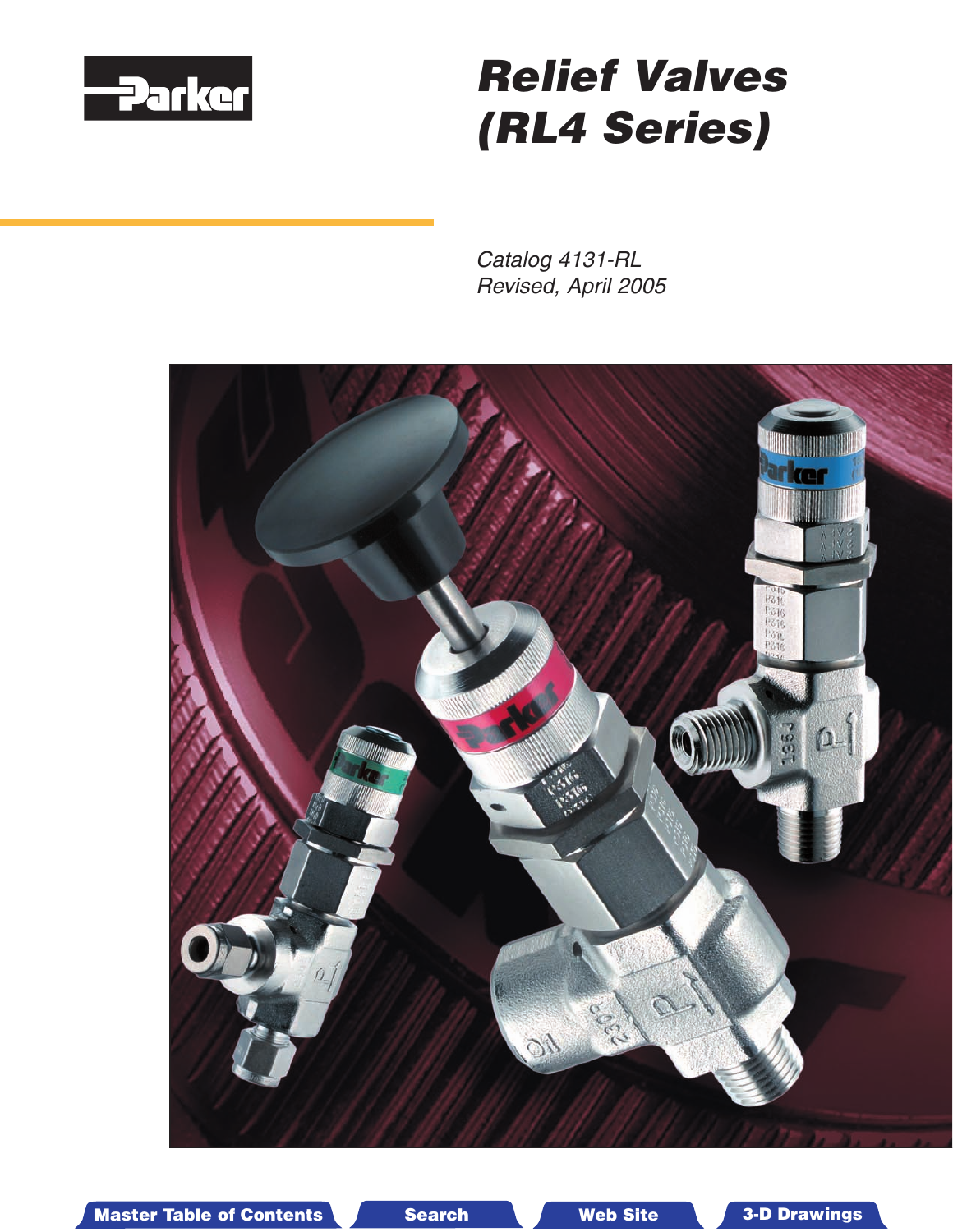## RL4 Series Relief Valve

#### **Introduction**

Parker RL4 Relief Valves are designed such that when the upstream pressure exceeds the closing force exerted by the spring, the lower stem opens, permitting flow through the valve. Flow through the valve increases proportionately to the increase in upstream pressure.

#### **Features**

- $\blacktriangleright$  Pressure settings are externally adjustable while the valve is in operation. Seven different spring ranges provide greater system sensitivity and enhanced performance.
- Manual override option with positive stem retraction is available for the full working pressures range. This option permits the user to relieve upstream pressure while maintaining the predetermined cracking pressure.
- ▶ Color coded springs and labels indicate spring cracking range.
- $\triangleright$  Back pressure has minimum effect on cracking pressure.
- ▶ Lock wire feature secures a given pressure setting.

### **Available End Connections**

**Z** - Single ferrule CPITM compression port

![](_page_1_Picture_13.jpeg)

**M** - ANSI/ASME B1.20.1, External pipe threads

![](_page_1_Picture_15.jpeg)

**KM** - British Standard BS21 (ISO 7-1), External pipe threads

![](_page_1_Picture_17.jpeg)

KF - British Standard BS21 (ISO 7-1), Internal pipe threads

**A** - Two ferrule A-LOK® compression port

**F** - ANSI/ASME B1.20.1, Internal pipe threads

![](_page_1_Picture_19.jpeg)

## **Specifications**

#### **Working pressure:**

Up to 400 psig (28 bar) CWP Up to 600 psig (41 bar) during relief with no internal seal damage.

#### **Cracking pressure:**

Seven springs with the following ranges:

| $10-25$ psig                              | 25-50 psig                  | 50-100 psig                 |
|-------------------------------------------|-----------------------------|-----------------------------|
| $(0.7 - 1.7 \text{ bar})$                 | $(1.7-3.4 \text{ bar})$     | $(3.4 - 6.9 \text{ bar})$   |
| 100-150 psig                              | 150-225 psig                | 225-400 psig                |
| $(6.9 - 10.3 \text{ bar})$                | $(10.3 - 15.5 \text{ bar})$ | $(15.5 - 27.6 \text{ bar})$ |
| 10-225 psig<br>$(0.7 - 15.5 \text{ bar})$ |                             |                             |

#### **Temperature Rating:**

| Highly Fluorinated Fluorocarbon Rubber-20°F to 200°F |  |
|------------------------------------------------------|--|
| Ethylene Propylene Rubber-70°F to 275°F              |  |
|                                                      |  |
|                                                      |  |

#### **Flow Calculations**

| <b>Inlet</b><br><b>Pressure</b> |      | <b>Pressure</b>   | Drop $\Delta$ P      | <b>Water</b><br>@ $60^{\circ}$ F (16 $^{\circ}$ C) |                   | Air<br>@ 60°F (16°C)    |                         |  |  |
|---------------------------------|------|-------------------|----------------------|----------------------------------------------------|-------------------|-------------------------|-------------------------|--|--|
| psig                            | bar  | psig              | bar                  | gpm                                                | $m^3/hr$          | scfm                    | $m^3/hr$                |  |  |
| 100                             | 6.9  | 1<br>10<br>50     | 0.1<br>0.7<br>3.4    | 0.8<br>2.4<br>5.3                                  | 0.2<br>0.5<br>1.2 | 8.0<br>24.2<br>44.7     | 12.7<br>38.2<br>68.2    |  |  |
| 200                             | 13.8 | 10<br>50<br>100   | 0.7<br>3.4<br>6.9    | 2.4<br>5.3<br>7.5                                  | 0.5<br>1.2<br>1.7 | 33.8<br>68.7<br>85.0    | 55.4<br>111.2<br>136.8  |  |  |
| 300                             | 20.7 | 100<br>150<br>200 | 6.9<br>10.3<br>13.8  | 7.5<br>9.2<br>10.6                                 | 1.7<br>2.1<br>2.4 | 112.2<br>125.2<br>130.4 | 184.9<br>205.0<br>212.2 |  |  |
| 400                             | 27.6 | 150<br>200<br>250 | 10.3<br>13.8<br>17.2 | 9.2<br>10.6<br>11.9                                | 2.1<br>2.4<br>2.7 | 153.9<br>165.4<br>171.1 | 255.1<br>273.6<br>281.9 |  |  |

Master Table of Contents **3. Dearch Master Table of Contents 3-D Drawings 3-D Drawings 3-D Drawings 3-D Drawings** 

2 **Parker Hannifin Corporation** Instrumentation Products Division Jacksonville, AL USA

http://www.parker.com/ipdus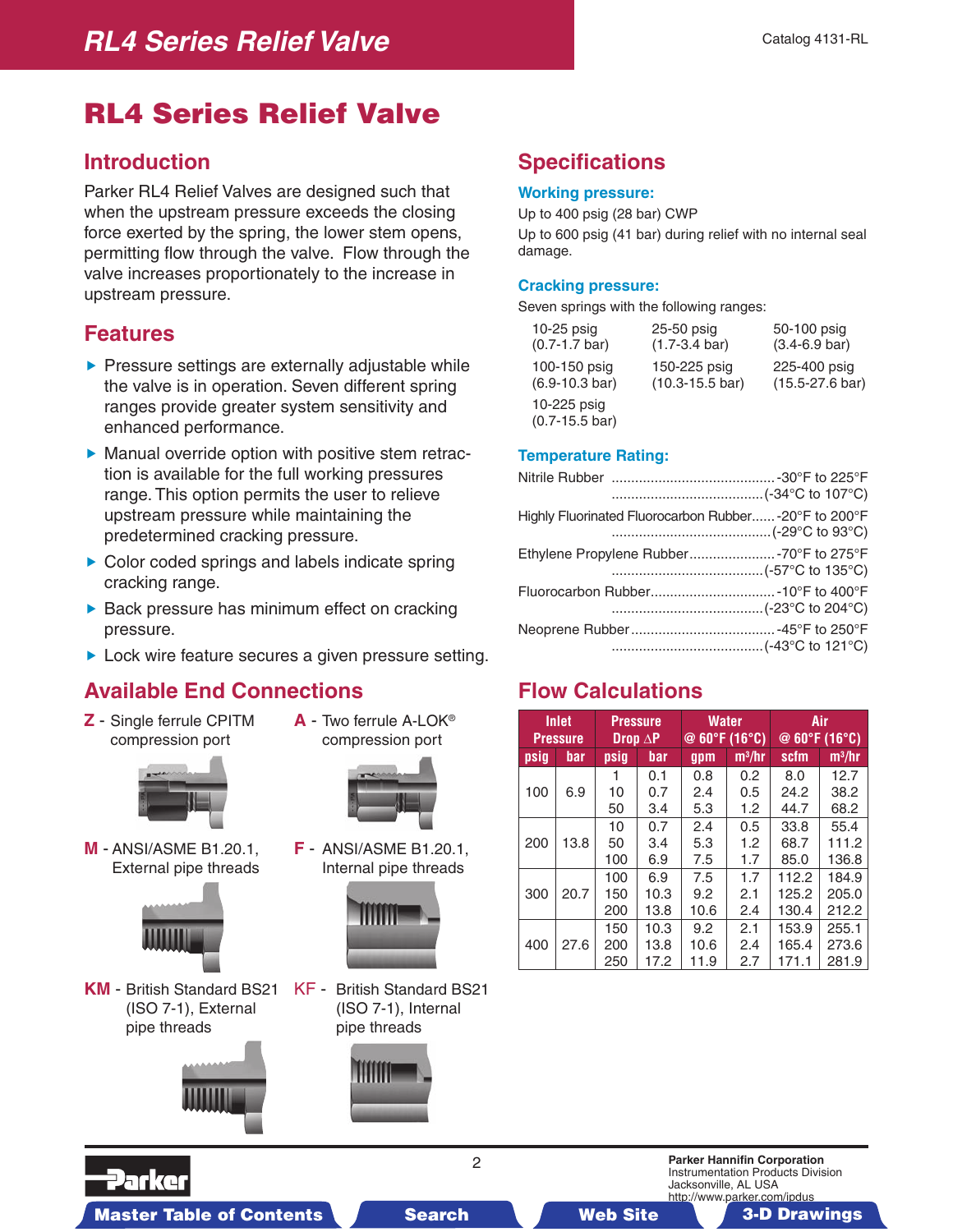## **RL4 Series Relief Valve**

![](_page_2_Figure_2.jpeg)

## **Flow Data and Dimensions**

|                   | <b>End Connections</b>              |                                     | <b>Flow Data</b> |     |                            | Dimensions +       |      |      |      |      |
|-------------------|-------------------------------------|-------------------------------------|------------------|-----|----------------------------|--------------------|------|------|------|------|
| <b>Basic Part</b> | (Inlet)                             | (Outlet)                            | <b>Orifice</b>   |     |                            |                    |      |      |      |      |
| <b>Number</b>     | Port 1                              | Port 2                              | inch             | mm  | $c_{\scriptscriptstyle v}$ | $X_{\tau}^{\ddag}$ | inch | mm   | inch | mm   |
| 4A-RL4A           | 1/4" A-LOK <sup>®</sup> Compression | 1/4" A-LOK <sup>®</sup> Compression |                  |     |                            |                    | 1.44 | 36.6 | 1.60 | 40.6 |
| 4Z-RL4A           | 1/4" CPI™ Compression               | 1/4" CPI™ Compression               |                  |     |                            |                    | 1.44 | 36.6 | 1.60 | 40.6 |
| 4M4A-RL4A         | 1/4" Male NPT                       | 1/4" A-LOK <sup>®</sup> Compression |                  |     |                            |                    | 1.19 | 30.2 | 1.60 | 40.6 |
| 4M4Z-RL4A         | 1/4" Male NPT                       | 1/4" CPI™ Compression               |                  |     |                            |                    | 1.19 | 30.2 | 1.60 | 40.6 |
| 4M4F-RL4A         | 1/4" Male NPT                       | 1/4" Female NPT                     |                  |     |                            |                    | 1.19 | 30.2 | 1.17 | 29.7 |
| 4KF-RL4A          | 1/4" Female BSP/ISO Tapered         | 1/4" Female BSP/ISO Tapered         | 0.203            | 5.2 | 0.75                       | 0.70               | 1.19 | 30.2 | 1.17 | 29.7 |
| 4KM-RL4A          | 1/4" Male BSP/ISO Tapered           | 1/4" Male BSP/ISO Tapered           |                  |     |                            |                    | 1.19 | 30.2 | 1.17 | 29.7 |
| M6A-RL4A          | 6mm A-LOK <sup>®</sup> Compression  | 6mm A-LOK <sup>®</sup> Compression  |                  |     |                            |                    | 1.44 | 36.6 | 1.60 | 40.6 |
| M6Z-RL4A          | 6mm CPI™ Compression                | 6mm CPI™ Compression                |                  |     |                            |                    | 1.44 | 36.6 | 1.60 | 40.6 |
| M8A-RL4A          | 8mm A-LOK <sup>®</sup> Compression  | 8mm A-LOK® Compression              |                  |     |                            |                    | 1.44 | 36.6 | 1.60 | 40.6 |
| M8Z-RL4A          | 8mm CPI™ Compression                | 8mm CPI™ Compression                |                  |     |                            |                    | 1.44 | 36.6 | 1.60 | 40.6 |

**†** For CPI™ and A-LOK®, dimensions are measured with nuts in the finger tight position.

**‡** Tested in accordance with ISA S75.02. Gas flow will be choked when  $P_1 - P_2 / P_1 = x_T$ .

## **Spring Kits**

| <b>Kit Part Number</b> | <b>Cracking Pressure</b><br>Range (psig) | <b>Cracking Pressure</b><br>Range (bar) | <b>Color Code</b> |
|------------------------|------------------------------------------|-----------------------------------------|-------------------|
| KIT-RL4SP-10-25        | $10 - 25$                                | $0.7 - 1.7$                             | Magenta           |
| KIT-RL4SP-25-50        | $25 - 50$                                | $1.7 - 3.4$                             | <b>Brown</b>      |
| KIT-RL4SP-50-100       | 50-100                                   | $3.4 - 6.9$                             | Purple            |
| KIT-RL4SP-100-150      | 100-150                                  | $6.9 - 10.3$                            | Dark Green        |
| KIT-RL4SP-150-225      | 150-225                                  | $10.3 - 15.5$                           | Dark Blue         |
| KIT-RL4SP-225-400      | 225-400                                  | 15.5-27.6                               | White             |
| KIT-RL4SP-10-225       | 10-225                                   | $0.7 - 15.5$                            | None              |

![](_page_2_Picture_9.jpeg)

**Spring Kit Contains:**  Spring Coded label PTFE washers Locking wire/lead seal Installation Instructions

Parker

3 **Parker Hannifin Corporation** Instrumentation Products Division Jacksonville, AL USA http://www.parker.com/ipdus

Master Table of Contents **3. Dearch Master Table of Contents 3-D Drawings Search** Master Table of Contents 3-D Drawings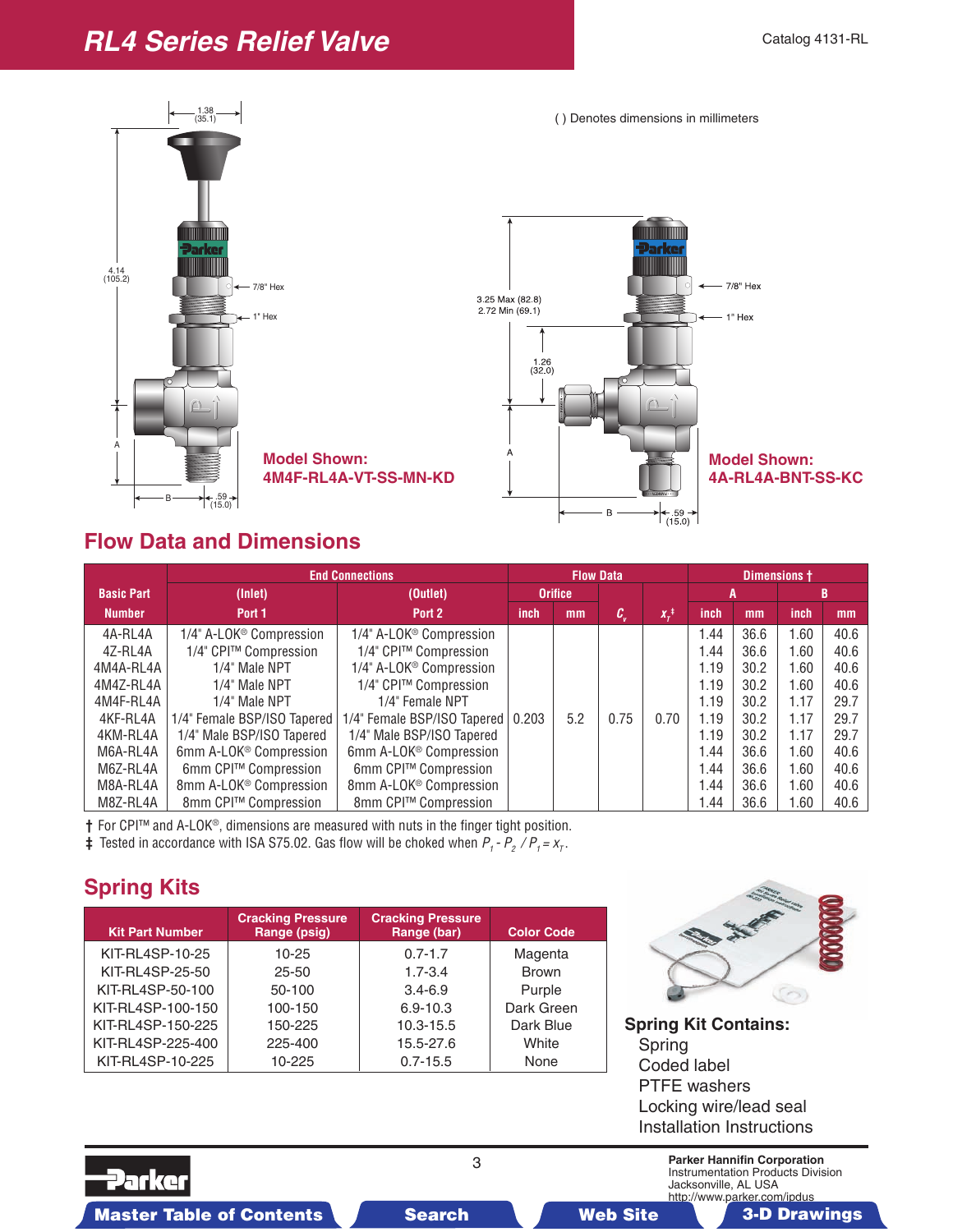#### <span id="page-3-0"></span>**How to Order**

The correct part number is easily derived from the following number sequence. The eight product characteristics required are coded as shown below.

**\*Note:** If the inlet and outlet ports are the same, eliminate the outlet port designator.

|                         | <b>Inlet</b><br><b>Outlet</b><br><b>Port</b><br><b>Port</b>                                                                                                                                                                                       | <b>Valve</b><br><b>Series</b> |                   | <b>Seals</b>                               |    | <b>Back-Up</b><br><b>Rings</b> | - | <b>Body</b><br><b>Material</b>  | - | <b>Actuation</b>          |                   | <b>Spring</b><br>Kit |                                                                                                                                       |
|-------------------------|---------------------------------------------------------------------------------------------------------------------------------------------------------------------------------------------------------------------------------------------------|-------------------------------|-------------------|--------------------------------------------|----|--------------------------------|---|---------------------------------|---|---------------------------|-------------------|----------------------|---------------------------------------------------------------------------------------------------------------------------------------|
| 4M                      | Male NPT                                                                                                                                                                                                                                          | RL <sub>4</sub> A             | v                 | Fluorocarbon<br>Rubber                     | T. | PTFE                           |   | <b>Stainless</b><br>SS<br>Steel |   | (blank) Standard          | KA $10 - 25$ psig |                      | $(0.7 - 1.7 \text{ bar})$                                                                                                             |
| 4F<br>4Α<br>4Z          | Female NPT<br>A-LOK <sup>®</sup> Compression<br>CPI™ Compression                                                                                                                                                                                  |                               | <b>EPR</b>        | <b>Ethylene Propylene</b><br>Rubber        |    |                                |   |                                 |   | ΜN<br>Manual<br>Overdrive | $KB$ 25 - 50 psig |                      | $(1.7 - 3.4 \text{ bar})$<br><b>KC</b> 50 - 100 psig $(3.4 - 6.9 \text{ bar})$<br><b>KD</b> 100 - 150 psig $(6.9 - 10.3 \text{ bar})$ |
| 4KF<br>4KM              | Female BSP/ISO<br>Male BSP/ISO                                                                                                                                                                                                                    |                               | BN<br>ΚZ          | Nitrile Rubber<br><b>Highly Florinated</b> |    |                                |   |                                 |   |                           |                   |                      | <b>KE</b> 150 - 225 psig $(10.3 - 15.5 \text{ bar})$                                                                                  |
| M6A<br>M <sub>6</sub> Z | A-LOK <sup>®</sup> Compression<br>CPI™ Compression                                                                                                                                                                                                |                               |                   | Fluorocarbon<br>Rubber                     |    |                                |   |                                 |   |                           |                   |                      | K 10 - 225 psig $(0.7 - 15.5 \text{ bar})$<br><b>KG</b> 225-400 psig (15.5 - 27.6 bar)                                                |
| M <sub>8</sub> A<br>M8Z | A-LOK <sup>®</sup> Compression<br>NE<br>Neoprene Rubber<br>To order valve with an elastomer back-up ring, eliminate Back-Up Rings code.<br>Notes:<br>CPI™ Compression<br>To order only the valve without a spring kit, eliminate Spring Kit code. |                               |                   |                                            |    |                                |   |                                 |   |                           |                   |                      |                                                                                                                                       |
|                         | <b>Examples:</b>                                                                                                                                                                                                                                  |                               |                   |                                            |    |                                |   |                                 |   |                           |                   |                      |                                                                                                                                       |
|                         | $\star$<br>4Z                                                                                                                                                                                                                                     |                               | RL <sub>4</sub> A | <b>BN</b>                                  |    |                                |   |                                 |   | SS                        |                   |                      | KD                                                                                                                                    |

Describes a RL4A Series externally adjustable relief valve equipped with 1/4" CPI™ compression inlet and outlet ports, Nitrile seals, PTFE back-up ring, stainless steel construction, and a 100 to 150 psig (6.9 to 10.3 bar) spring kit.

Body Material

Spring Kit

Inlet Port | | Outlet Port | | Valve Series | | Seals | | Back-Up Rings | | Body Material | | Actuation

Seals

| 4M                | $\overline{ }$<br>. . | <b>OF</b><br>$\overline{\phantom{a}}$<br>-<br>. | FNB        |                                           | -    | <u>ne</u> | - | <b>MN</b>     | .             |
|-------------------|-----------------------|-------------------------------------------------|------------|-------------------------------------------|------|-----------|---|---------------|---------------|
| <b>Inlet Port</b> | -<br>. )utlet<br>Port | Series<br>Valve                                 | ⌒<br>Seals | $\sim$ $\cdot$<br><b>Rings</b><br>Back-Up | Body | Material  |   | Δrt<br>uatior | Kit<br>Sprina |

Describes a RL4A Series externally adjustable relief valve equipped with 1/4" male NPT inlet port, 1/4" female NPT outlet port, ethylene propylene seals, PTFE back-up ring, stainless steel construction, manual override option, and a 10 to 225 psig (0.7 to 15.5 bar) spring kit.

### **Seal Kits**

Outlet Port

Valve Series

| <b>Seal Kit</b><br><b>Order Number</b> | Seat / Seal<br><b>Material</b> | <b>Seal Kit Contains:</b> |  |
|----------------------------------------|--------------------------------|---------------------------|--|
| KIT-RL4-VT                             | <b>Fluorocarbon Rubber</b>     | <b>Stem Seal</b>          |  |
| KIT-RL4-BNT                            | <b>Buna-N Rubber</b>           | <b>Bonnet Seal</b>        |  |
| KIT-RL4-EPRT                           | Ethylene Propylene Rubber      | PTFE Back-Up Ring         |  |
| KIT-RL4-NET                            | Neoprene Rubber                | Lower Stem Assembly       |  |
| KIT-RL4-KZT                            | <b>Highly Fluorinated</b>      | Maintenance Instructions  |  |
|                                        | <b>Fluorocarbon Rubber</b>     |                           |  |
|                                        |                                |                           |  |

Æ **WARNING**

FAILURE OR IMPROPER SELECTION OR IMPROPER USE OF THE PRODUCTS AND/OR SYSTEMS DESCRIBED HEREIN OR RELATED ITEMS CAN CAUSE DEATH, PERSONAL INJURY AND PROPERTY DAMAGE.

This document and other information from Parker Hannifin Corporation, its subsidiaries and authorized distributors provide product and/or system options for further investigation by users having technical expertise. It is important that you analyze all aspects of your application and review the information concerning the product or system in the current product catalog. Due to the variety of operating conditions and applications for these products or systems, the user, through its own analysis and testing, is solely responsible for making the final selection of the products and systems and assuring that all performance, safety and warning requirements of the application are met.

The products described herein, including without limitation, product features, specifications, designs, availability and pricing, are subject to change by Parker Hannifin Corporation and its subsidiaries at any time without notice.

#### **Offer of Sale**

The items described in this document are hereby offered for sale by Parker Hannifin Corporation, its subsidiaries or its authorized distributors. This offer and its acceptance are governed by the provisions stated in the "Offer of Sale" located in Catalog 4230/4233 CPI™/A-Lok® Tube Fittings.

© 2004, 2005 Parker Hannifin Corporation

![](_page_3_Figure_18.jpeg)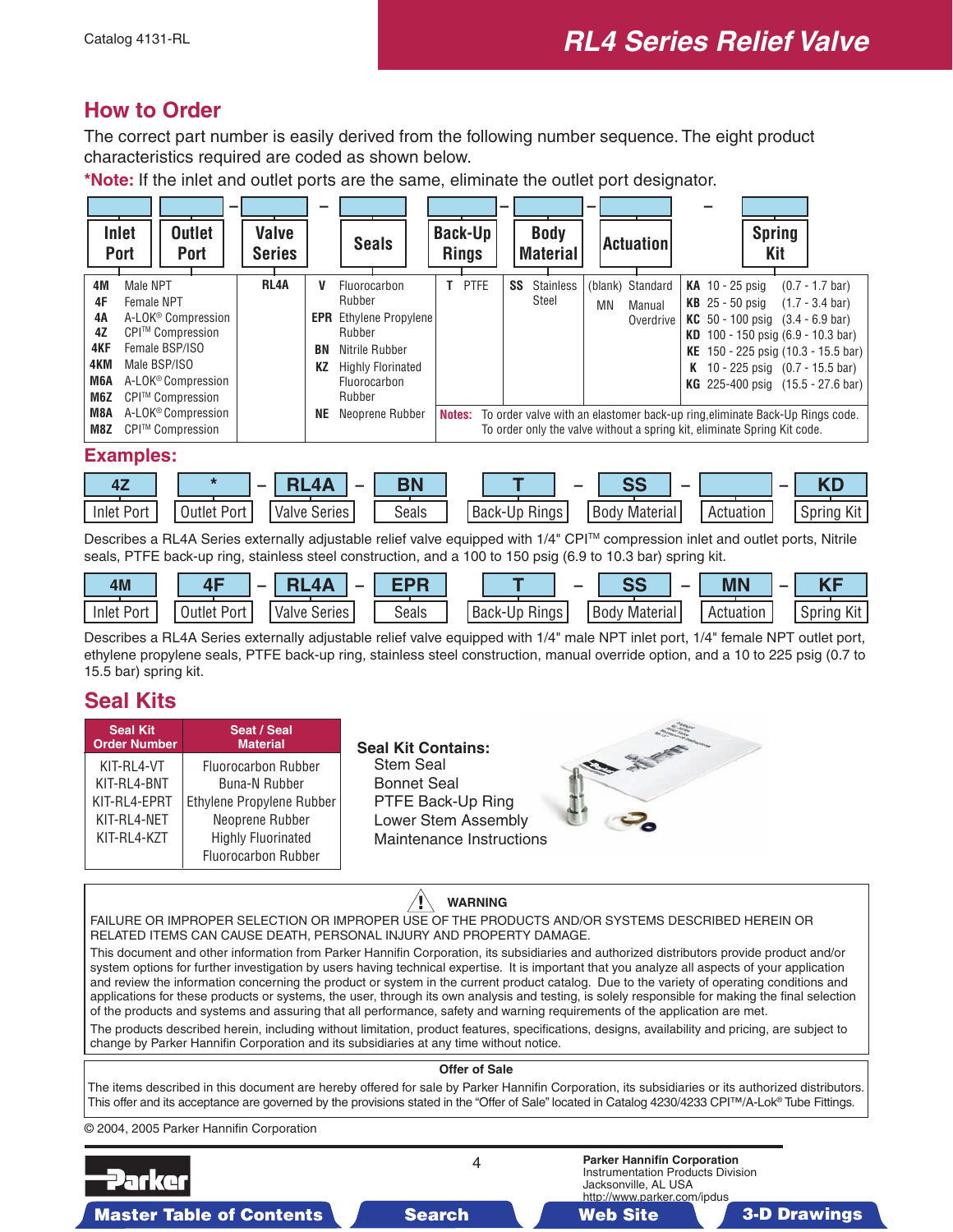## **RL4 Series Relief Valve**

![](_page_4_Picture_2.jpeg)

|                | <b>Part No. Part Description</b> | <b>Material</b>            |
|----------------|----------------------------------|----------------------------|
| 1              | Cap                              | ASTM A 479 Type 316        |
| $\overline{2}$ | Spring                           | 17Cr-7Ni Stainless Steel   |
| 3              | Locknut                          | 316 Stainless Steel        |
| 4              | <b>Upper Stem</b>                | ASTM A 479 Type 316        |
| 5              | <b>Bonnet</b>                    | ASTM A 479 Type 316        |
| $*6$           | Stem Seal                        | *Fluorocarbon Rubber       |
| $*7$           | Lower Stem                       | <b>ASTM A 479 Type 316</b> |
| 8              | Plug                             | 316 SS                     |
| 9              | Washer                           | PTFE                       |
| $*10$          | <b>Stem Guide</b>                | <b>ASTM A 479 Type 316</b> |
| 11             | Back-up Ring                     | PTFE                       |
| $*12$          | <b>Bonnet Seal</b>               | *Fluorocarbon Rubber       |
| $*13$          | Seat                             | *Fluorocarbon Rubber       |
| $*14$          | Valve Body                       | ASTM A 182 Type F316       |
| 15             | <b>Handle Stem</b>               | ASTM A 479 Type 316        |
| 16             | Handle                           | Phenolic                   |

\* Wetted Parts

Parker

Optional seat and seal materials are l[ocated in How to Order](#page-3-0) section. Lubrication: Perfluorinated polyether.

 $(16)$  $(15)$ 

**Model Shown: 4Z-RL4A-BNT-SS-KE Model Shown: 4Z-RL4A-VT-SS-MN-KG**

#### **Materials of Construction Crack Pressure vs. Re-seal Pressure**

![](_page_4_Figure_11.jpeg)

**Note:** Valves which are not actuated for a period of time may initially crack at higher than set crack pressures.

**Note:** To determine MPa, multiply bar by 0.1

![](_page_4_Picture_14.jpeg)